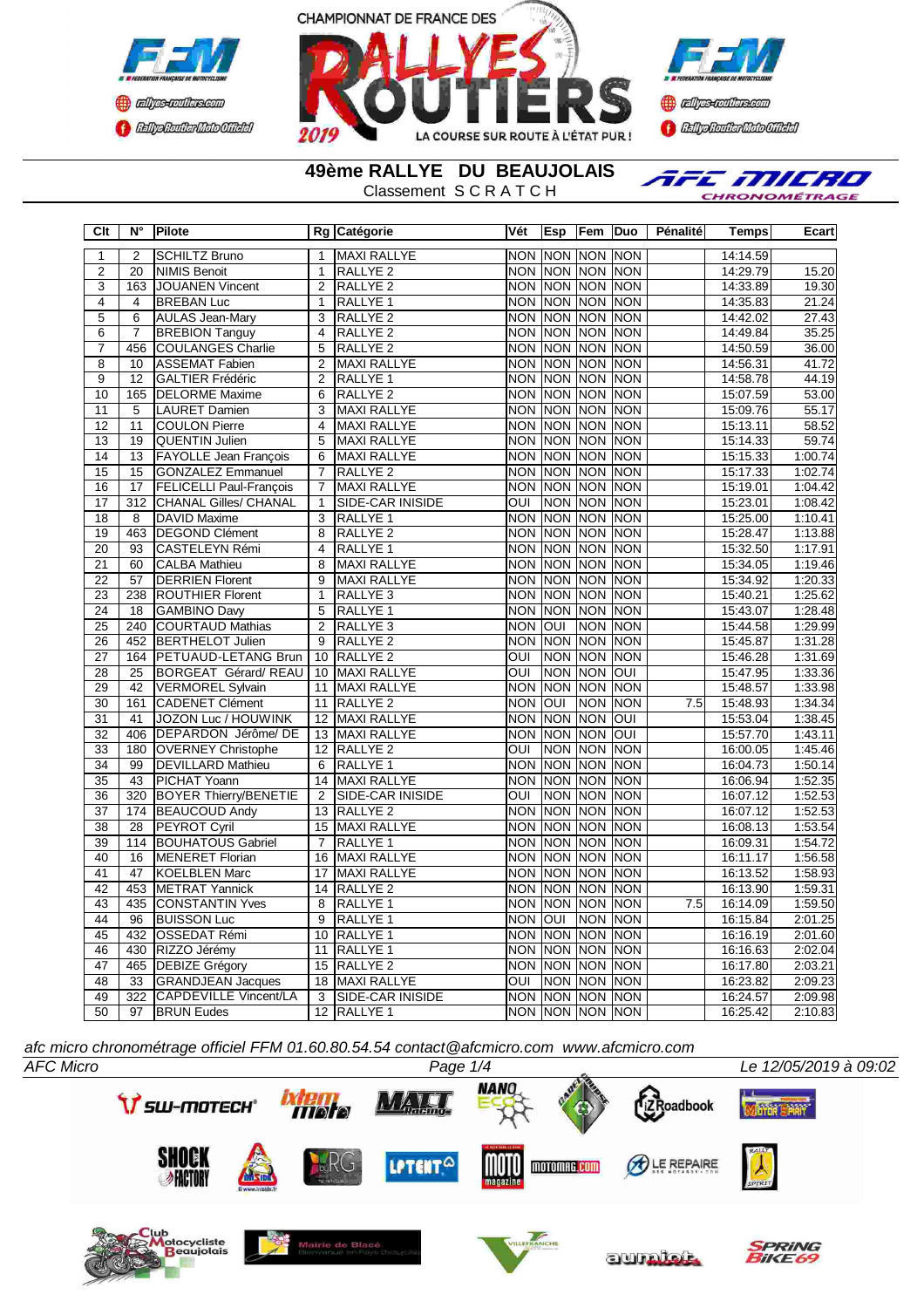



**Continue of the Continue of the Continue of the Continue of the Continue of the Continue of the Continue of the Continue of the Continue of the Continue of the Continue of the Continue of the Continue of the Continue of t Complementation** 

#### 49ème RALLYE DU BEAUJOLAIS Classement S C R A T C H



| $\overline{C}$ It | $N^{\circ}$      | <b>Pilote</b>                |                         | Rg Catégorie            | Vét                     | Esp        | Fem                       | Duo             | Pénalité         | <b>Temps</b> | Ecart   |
|-------------------|------------------|------------------------------|-------------------------|-------------------------|-------------------------|------------|---------------------------|-----------------|------------------|--------------|---------|
| 51                | 426              | SARBONI Julien / TRCOT       |                         | 13 RALLYE 1             | <b>NON</b>              |            | <b>NON</b>                | <b>OUI</b>      |                  | 16:26.49     | 2:11.90 |
| 52                | 120              | <b>LEGER Pascal</b>          | 14                      | <b>RALLYE 1</b>         | <b>NON</b>              | <b>NON</b> | <b>NON</b>                | <b>NON</b>      |                  | 16:26.99     | 2:12.40 |
| 53                | 420              | <b>BERNARD Thibaut</b>       | 15                      | RALLYE <sub>1</sub>     | <b>NON</b>              | <b>NON</b> | <b>NON</b>                | <b>NON</b>      |                  | 16:30.45     | 2:15.86 |
| 54                | 290              | DAVAL Johan                  | 1                       | <b>CLASSIQUES</b>       | <b>NON</b>              | <b>NON</b> | <b>NON</b>                | <b>NON</b>      |                  | 16:31.19     | 2:16.60 |
| 55                | 241              | <b>GROLAND Raphaël</b>       | 3                       | <b>RALLYE 3</b>         | $\overline{OUI}$        | <b>NON</b> | <b>NON</b>                | <b>NON</b>      |                  | 16:33.29     | 2:18.70 |
| 56                | 316              | <b>BERTHOMIEU Benoit /R</b>  | $\overline{\mathbf{4}}$ | SIDE-CAR INISIDE        | OUI                     | <b>NON</b> | <b>NON</b>                | <b>NON</b>      | 22.5             | 16:33.77     | 2:19.18 |
| 57                | 94               | <b>LARUE Gilles</b>          | 16                      | <b>RALLYE 1</b>         | $\overline{O}$          | <b>NON</b> | <b>NON</b>                | <b>NON</b>      |                  | 16:37.71     | 2:23.12 |
| 58                | $\overline{54}$  | <b>DEBURCK Philippe</b>      | 19                      | MAXI RALLYE             | $\overline{O}$          | <b>NON</b> | <b>NON</b>                | <b>NON</b>      | 7.5              | 16:39.96     | 2:25.37 |
| 59                | 293              | <b>DURIS Jean-Luc</b>        | $\overline{2}$          | <b>CLASSIQUES</b>       | <b>NON</b>              | <b>NON</b> | <b>NON</b>                | <b>NON</b>      |                  | 16:41.64     | 2:27.05 |
| 60                | 124              | <b>CHAPAS Tom</b>            | 17                      | RALLYE <sub>1</sub>     | <b>NON</b>              | <b>NON</b> | <b>NON</b>                | <b>NON</b>      |                  | 16:41.88     | 2:27.29 |
| 61                | 450              | MICHEL J.Christian           | 16                      | RALLYE <sub>2</sub>     | <b>NON</b>              | <b>NON</b> | <b>NON</b>                | <b>NON</b>      |                  | 16:52.16     | 2:37.57 |
| 62                | $\overline{317}$ | <b>BACON Franck/CHOPAR</b>   | 5                       | SIDE-CAR INISIDE        | <b>NON</b>              | <b>NON</b> | <b>NON</b>                | <b>NON</b>      |                  | 16:54.84     | 2:40.25 |
| 63                | 306              | <b>MARTIN Alexandre</b>      | 3                       | <b>CLASSIQUES</b>       | <b>NON</b>              | <b>NON</b> | <b>NON</b>                | <b>NON</b>      |                  | 16:55.75     | 2:41.16 |
| 64                | 403              | <b>CHOULIER Cédric</b>       | 20                      | <b>MAXI RALLYE</b>      | <b>NON</b>              | <b>NON</b> | <b>NON</b>                | <b>NON</b>      | 7.5              | 16:57.52     | 2:42.93 |
| 65                | 315              | LEPAGE Pauline/ LEPAG        | 6                       | SIDE-CAR INISIDE        | <b>NON</b>              | <b>NON</b> | <b>INO</b>                | <b>NON</b>      |                  | 17:00.21     | 2:45.62 |
| 66                | 113              | <b>GROSSE Johann</b>         | 18                      | RALLYE <sub>1</sub>     | <b>NON</b>              | <b>NON</b> | <b>NON</b>                | <b>NON</b>      |                  | 17:00.88     | 2:46.29 |
| 67                | 310              | GALVANI Raphaël/ BRES        | $\overline{7}$          | SIDE-CAR INISIDE        | <b>NON</b>              | NON        | <b>NON</b>                | <b>NON</b>      |                  | 17:02.58     | 2:47.99 |
| 68                | 105              | SIMONNET Hervé               | 19                      | RALLYE 1                | OUI                     | <b>NON</b> | <b>NON</b>                | <b>NON</b>      |                  | 17:03.53     | 2:48.94 |
| 69                | 104              | <b>PREUDHOMME Benjami</b>    | 20                      | RALLYE <sub>1</sub>     | <b>NON</b>              | loni       | <b>NON</b>                | <b>NON</b>      |                  | 17:11.48     | 2:56.89 |
| 70                | 425              | <b>AULAS Cyril</b>           | 21                      | RALLYE <sub>1</sub>     | <b>NON</b>              | <b>NON</b> | <b>NON</b>                | <b>NON</b>      |                  | 17:18.77     | 3:04.18 |
| $\overline{71}$   | 116              | <b>DEWAS Albert</b>          | 22                      | RALLYE <sub>1</sub>     | <b>NON</b>              | <b>NON</b> | <b>NON</b>                | <b>NON</b>      |                  | 17:25.44     | 3:10.85 |
| $\overline{72}$   | 424              | <b>BOISSERIE Philippe</b>    | 21                      | <b>MAXI RALLYE</b>      | <b>NON</b>              | <b>NON</b> | <b>NON</b>                | <b>NON</b>      | 7.5              | 17:28.14     | 3:13.55 |
| $\overline{73}$   | 332              | <b>BOUDIER Christophe/ M</b> | 8                       | <b>SIDE-CAR INISIDE</b> | $\overline{OUI}$        | <b>NON</b> | <b>NON</b>                | <b>NON</b>      |                  | 17:30.40     | 3:15.81 |
| $\overline{74}$   | 329              | CHOIN A./ BORDAS Patr        | $\overline{9}$          | <b>SIDE-CAR INISIDE</b> | $\overline{\text{OUI}}$ | <b>NON</b> | <b>NON</b>                | <b>NON</b>      |                  | 17:30.99     | 3:16.40 |
| $\overline{75}$   | 168              | <b>STEPHAN Pierre</b>        | 17                      | <b>RALLYE 2</b>         | <b>NON</b>              | <b>NON</b> | <b>NON</b>                | <b>NON</b>      |                  | 17:31.11     | 3:16.52 |
| $\overline{76}$   | $\overline{123}$ | <b>MOREAU Loane</b>          | 23                      | RALLYE 1                | <b>NON</b>              | <b>NON</b> | <b>NON</b>                | <b>NON</b>      |                  | 17:31.73     | 3:17.14 |
| $\overline{77}$   | 457              | <b>COMBES Emmanuel</b>       | 18                      | RALLYE <sub>2</sub>     | $\overline{\text{OUI}}$ | <b>NON</b> | <b>NON</b>                | <b>NON</b>      |                  | 17:32.72     | 3:18.13 |
| 78                | 404              | <b>DOUX Vincent</b>          | 22                      | <b>MAXI RALLYE</b>      | <b>NON</b>              | <b>NON</b> | <b>NON</b>                | <b>NON</b>      |                  | 17:35.14     | 3:20.55 |
| 79                | 21               | <b>MAUREL Eric</b>           | 23                      | <b>MAXI RALLYE</b>      | <b>NON</b>              | <b>NON</b> | <b>NON</b>                | <b>NON</b>      | 1:00.0           | 17:36.69     | 3:22.10 |
| 80                | 402              | <b>FORNI Mathieu</b>         | 24                      | <b>MAXI RALLYE</b>      | <b>NON</b>              | <b>NON</b> | <b>NON</b>                | <b>NON</b>      |                  | 17:37.34     | 3:22.75 |
| 81                | 162              | <b>DUPUIS Valéryane</b>      | 19                      | RALLYE <sub>2</sub>     | <b>NON</b>              | <b>NON</b> | OUI                       | <b>NON</b>      |                  | 17:41.55     | 3:26.96 |
| 82                | 175              | <b>CAILLOT Eric</b>          | 20                      | RALLYE <sub>2</sub>     | OUI                     | <b>NON</b> | <b>NON</b>                | <b>NON</b>      |                  | 17:42.66     | 3:28.07 |
| 83                | 244              | <b>PARUSSINI Rudy</b>        | $\overline{4}$          | RALLYE <sub>3</sub>     | <b>NON</b>              | <b>NON</b> | <b>NON</b>                | <b>NON</b>      |                  | 17:47.40     | 3:32.81 |
| 84                | 416              | <b>BAUDIN Guilhem</b>        | 25                      | <b>MAXI RALLYE</b>      | <b>NON</b>              | <b>NON</b> | <b>NON</b>                | <b>NON</b>      | 7.5              | 17:48.68     | 3:34.09 |
| 85                | 462              | <b>FELLMANN Eddy</b>         | $\overline{21}$         | <b>RALLYE 2</b>         | <b>NON</b>              | <b>NON</b> | <b>NON</b>                | <b>NON</b>      | $\overline{7.5}$ | 17:50.60     | 3:36.01 |
| 86                | 91               | <b>GRATIOT Caroline</b>      | 24                      | RALLYE 1                | <b>NON</b>              | loui       | Ī                         | NON             |                  | 17:50.81     | 3:36.22 |
| 87                | 44               | <b>BASELLO Florent</b>       | 26                      | <b>MAXI RALLYE</b>      | <b>NON</b>              | <b>NON</b> | <b>NON</b>                | <b>NON</b>      |                  | 17:51.00     | 3:36.41 |
| 88                | 410              | <b>ROUX Nicolas</b>          | 27                      | <b>MAXI RALLYE</b>      | <b>NON</b>              | <b>NON</b> | <b>NON</b>                | <b>NON</b>      | 15.0             | 17:56.00     | 3:41.41 |
| 89                | 130              | <b>BAUMGARTNER Jérôme</b>    | 25                      | RALLYE <sub>1</sub>     | <b>NON</b>              | <b>NON</b> | <b>NON</b>                | <b>NON</b>      |                  | 18:03.39     | 3:48.80 |
| 90                | 493              | BROUDER Pol/SABOT V          | 10                      | SIDE-CAR INISIDE        | <b>NON</b>              | <b>NON</b> | <b>NON</b>                | <b>NON</b>      |                  | 18:04.68     | 3:50.09 |
| 91                | 409              | <b>OLSCHEWSKI William</b>    | 28                      | <b>MAXI RALLYE</b>      | <b>NON</b>              | <b>NON</b> | <b>NON</b>                | <b>NON</b>      | 15.0             | 18:08.10     | 3:53.51 |
| $\overline{92}$   | 292              | <b>FORTIN Eric</b>           | 4                       | <b>CLASSIQUES</b>       | <b>NON</b>              | <b>NON</b> | <b>NON</b>                | <b>NON</b>      |                  | 18:10.92     | 3:56.33 |
| $\overline{93}$   | 428              | <b>BARTOLO Cédric</b>        | 26                      | RALLYE <sub>1</sub>     |                         |            | <b>NON NON NON</b>        | <b>NON</b>      | 7.5              | 18:11.71     | 3:57.12 |
| 94                |                  | 107 MATHIEU Sylvain          |                         | 27 RALLYE 1             |                         |            | Inon Inon Inon Inon       |                 |                  | 18:14.83     | 4:00.24 |
| 95                |                  | 318 COUDERC Gilles/COUD      | 11                      | <b>SIDE-CAR INISIDE</b> |                         |            |                           | NON NON NON NON |                  | 18:14.92     | 4:00.33 |
| 96                |                  | 303 CRESCENZO Sébastien      | 5                       | <b>CLASSIQUES</b>       |                         |            | NON NON NON NON           |                 | 7.5              | 18:16.27     | 4:01.68 |
| 97                | 261              | <b>COUDURIER Thierry</b>     | 1                       | <b>ANCIENNES</b>        |                         |            |                           | NON NON NON NON |                  | 18:21.88     | 4:07.29 |
| 98                |                  | 233 COLLIOT Philippe         | 5                       | RALLYE <sub>3</sub>     |                         |            |                           | NON NON NON NON | 7.5              | 18:35.56     | 4:20.97 |
| 99                |                  | 167 MOLINET Denis            |                         | 22 RALLYE 2             |                         |            | <b>OUI INON INON INON</b> |                 |                  | 18:38.26     | 4:23.67 |
| 100               | 311              | GUILHOT Frédéric/ FAN        |                         | 12 SIDE-CAR INISIDE     |                         |            |                           | NON NON NON NON |                  | 18:42.05     | 4:27.46 |
| 101               |                  | 236 CRESCENCIO Pédro         |                         | 6 RALLYE 3              |                         |            |                           | NON NON NON NON |                  | 18:47.58     | 4:32.99 |

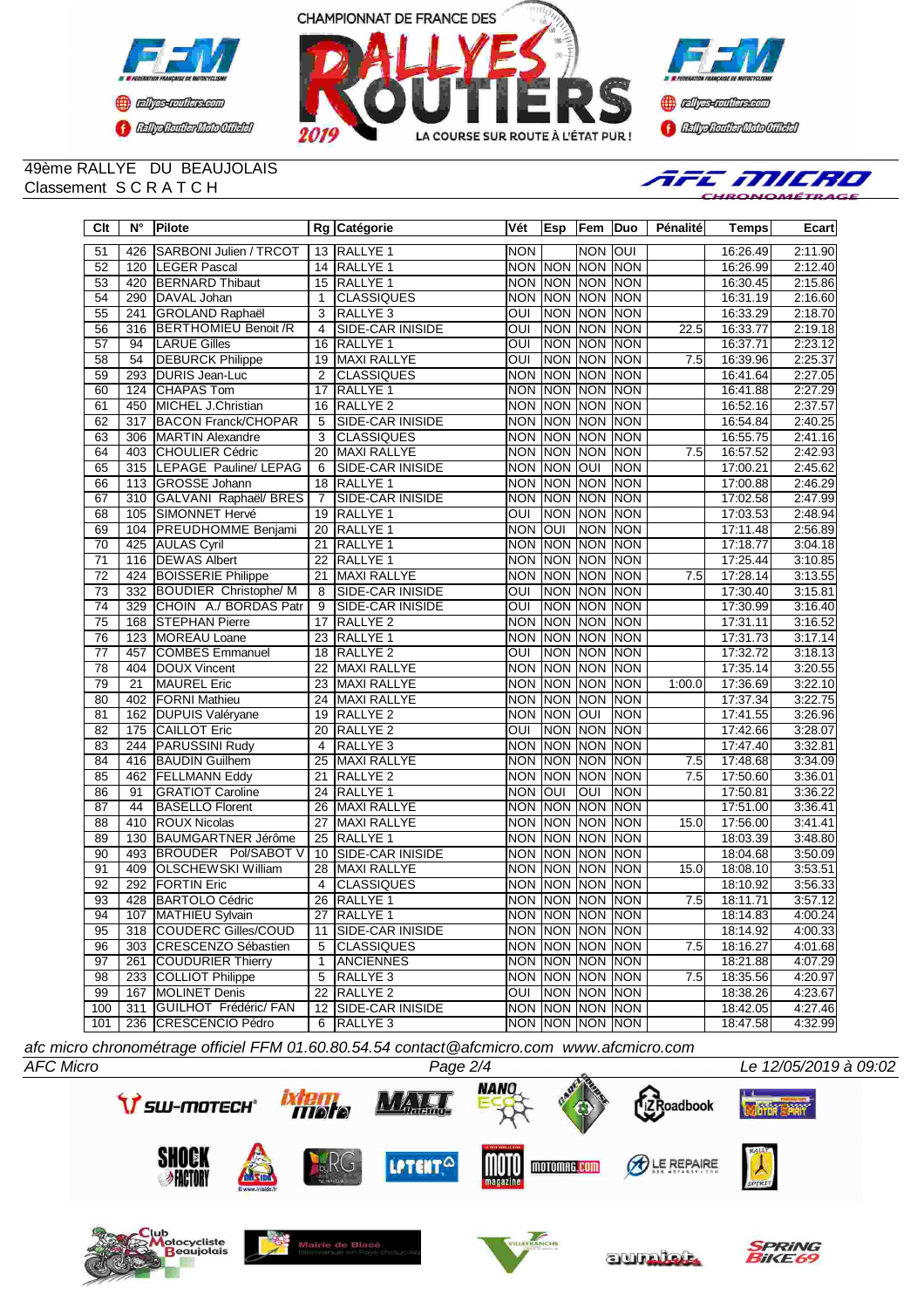





#### 49ème RALLYE DU BEAUJOLAIS Classement S C R A T C H



| Clt | N°  | Pilote                       |    | Rg Catégorie            | Vét        | <b>Esp</b>            | Fem         | Duo         | Pénalité | Temps    | Ecart                |
|-----|-----|------------------------------|----|-------------------------|------------|-----------------------|-------------|-------------|----------|----------|----------------------|
| 102 | 109 | <b>FRANCOIS Nicolas</b>      | 28 | <b>RALLYE 1</b>         | <b>NON</b> | <b>INON INON INON</b> |             |             | 1:00.0   | 18:57.02 | 4:42.43              |
| 103 | 401 | <b>FONTESSE Sébastien</b>    | 29 | <b>MAXI RALLYE</b>      | <b>NON</b> | <b>NON NON</b>        |             | <b>NON</b>  |          | 18:57.36 | 4:42.77              |
| 104 | 172 | <b>SCHMUCK Patrick</b>       | 23 | <b>RALLYE 2</b>         | OUI        | Inon Inon             |             | <b>NON</b>  | 7.5      | 18:57.67 | 4:43.08              |
| 105 | 291 | <b>THEILLAC Thierry</b>      | 6  | <b>CLASSIQUES</b>       | OUI        | Inon Inon             |             | <b>INON</b> |          | 18:58.87 | 4:44.28              |
| 106 | 55  | <b>LAMOUR Marc</b>           | 30 | <b>MAXI RALLYE</b>      | <b>NON</b> | <b>NON NON</b>        |             | <b>INON</b> |          | 19:05.39 | 4:50.80              |
| 107 | 173 | <b>MESSEGHEM Christian</b>   | 24 | RALLYE <sub>2</sub>     | <b>OUI</b> | <b>INON INON</b>      |             | <b>INON</b> |          | 19:11.40 | 4:56.81              |
| 108 | 302 | <b>LETHENET Cyrille</b>      |    | <b>CLASSIQUES</b>       | <b>NON</b> | <b>INON INON</b>      |             | <b>NON</b>  | 52.5     | 19:14.04 | 4:59.45              |
| 109 | 234 | <b>ZABRONIECKA Sylvie</b>    |    | RALLYE <sub>3</sub>     | <b>NON</b> | <b>INON</b>           | <b>OUI</b>  | <b>INON</b> |          | 19:18.23 | 5:03.64              |
| 110 | 472 | <b>BERGER Yanis</b>          | 8  | RALLYE <sub>3</sub>     |            | NON INON INON         |             | <b>INON</b> | 15.0     | 19:25.97 | 5:11.38              |
| 111 | 422 | <b>FOURNIER Martial</b>      | 29 | RALLYE <sub>1</sub>     | <b>NON</b> | <b>INON</b>           | <b>NON</b>  | <b>INON</b> |          | 19:56.19 | $\overline{5:}41.60$ |
| 112 | 169 | <b>MANEUF</b> Serge          | 25 | <b>RALLYE 2</b>         | OUI        | Inon Inon             |             | <b>INON</b> | 7.5      | 20:05.99 | 5:51.40              |
| 113 | 304 | MENARD Frédéric              | 8  | <b>CLASSIQUES</b>       | OUI        | Inon Inon             |             | <b>INON</b> | 7.5      | 20:09.03 | 5:54.44              |
| 114 | 492 | <b>GILLARD Laurent/GUETT</b> | 13 | <b>SIDE-CAR INISIDE</b> | <b>NON</b> | <b>INON NON</b>       |             | <b>INON</b> |          | 20:41.59 | 6:27.00              |
| 115 | 296 | <b>PIGEAT Richard</b>        | 9  | <b>CLASSIQUES</b>       | OUI        | Inon Inon             |             | <b>INON</b> | 30.0     | 20:50.90 | 6:36.31              |
| 116 | 251 | <b>GERMANIQUE Pascal</b>     | 9  | RALLYE <sub>3</sub>     | OUI        | <b>INON</b>           | <b>NON</b>  | <b>NON</b>  |          | 20:51.26 | 6:36.67              |
| 117 | 413 | <b>GALEN Jason</b>           | 31 | <b>MAXI RALLYE</b>      | <b>NON</b> | loui                  | <b>NON</b>  | <b>NON</b>  | 7.5      | 21:12.18 | 6:57.59              |
| 118 | 473 | <b>BERGER Aymeric</b>        | 10 | <b>RALLYE 3</b>         | <b>NON</b> | <b>INON</b>           | <b>NON</b>  | <b>NON</b>  | 22.5     | 21:42.41 | 7:27.82              |
| 119 | 319 | GUGLIELMI Séverine / B       | 14 | ISIDE-CAR INISIDE       | <b>NON</b> | <b>INON</b>           | <b>IOUI</b> | <b>NON</b>  | 1:15.0   | 22:43.81 | 8:29.22              |
| 120 | 476 | <b>IDAVID Isabelle</b>       | 11 | <b>RALLYE 3</b>         | <b>NON</b> | <b>INON</b>           | <b>OUI</b>  | <b>INON</b> | 1:07.5   | 26:00.45 | 11:45.86             |
| 121 |     | 245 LEMASSON Julien          | 12 | <b>RALLYE 3</b>         | NON JOUI   |                       | <b>NON</b>  | <b>NON</b>  | 4:07.5   | 26:38.42 | 12:23.83             |

## **Abandons - J1**

| 22 | <b>BARNOIN Jérémy</b>     | <b>MAXI RALLYE</b>      | NON NON NON NON            |             |  |  |
|----|---------------------------|-------------------------|----------------------------|-------------|--|--|
| 53 | <b>COMBRET Frédéric</b>   | <b>MAXI RALLYE</b>      | NON NON NON NON            |             |  |  |
|    | 178 MUSTER Thibaut        | RALLYE <sub>2</sub>     | <b>NON INON INON INON</b>  |             |  |  |
|    | 235 JARNAC Thomas         | RALLYE 3                | INON JOUL INON INON        |             |  |  |
|    | 247 EVERARD DE HARZIR AI  | <b>RALLYE 3</b>         | OUI NON NON NON            |             |  |  |
|    | 411 JENNY Pierre          | <b>MAXI RALLYE</b>      | <b>JOUI INON MON INON</b>  |             |  |  |
|    | 421 BERNARD Loïc          | RALLYE <sub>1</sub>     | NON NON NON NON            |             |  |  |
|    | 458 DAVADANT Marie        | RALLYE <sub>2</sub>     | INON INON IOUI             | <b>INON</b> |  |  |
|    | 475 CHRISTIN Pierre       | <b>RALLYE 3</b>         | <b>INON INON INON INON</b> |             |  |  |
|    | 481 POTTIN Franck         | <b>ANCIENNES</b>        | <b>OUI</b> INON INON INON  |             |  |  |
|    | 494 LAVILLE Renaud/LAVILL | <b>SIDE-CAR INISIDE</b> | NON NON NON NON            |             |  |  |

## **Abandons - J2**

| 30 | MOTTAZ Rémi                 | <b>MAXI RALLYE</b>      |  | INON INON INON INON        |                     |  |
|----|-----------------------------|-------------------------|--|----------------------------|---------------------|--|
| 31 | <b>IPOTIER Guillaume</b>    | <b>MAXI RALLYE</b>      |  |                            | Inon Inon Inon Inon |  |
| 37 | <b>NOVET Thibaut</b>        | <b>MAXI RALLYE</b>      |  |                            | INON INON INON INON |  |
| 58 | BOURGEOIS Frédéric          | <b>MAXI RALLYE</b>      |  | Inon Inon Inon Inon        |                     |  |
|    | 100 WILK Stéphane           | RALLYE <sub>1</sub>     |  | Inon Inon Inon Inon        |                     |  |
|    | 101 BACCA Ricardo           | RALLYE <sub>1</sub>     |  | Inon Inon Inon Inon        |                     |  |
|    | 115 <b>IDELACROIX</b> Alain | <b>RALLYE 1</b>         |  | Ioui Inon Inon Inon        |                     |  |
|    | 176 COMOGLIO John           | RALLYE <sub>2</sub>     |  | <b>INON INON INON INON</b> |                     |  |
|    | 177 BONFILS Jérémy          | RALLYE <sub>2</sub>     |  | Inon Inon Inon Inon        |                     |  |
|    | 262 ZABRONIECKA Joël        | <b>ANCIENNES</b>        |  |                            | OUI NON NON NON     |  |
|    | 309 HAULTCOEUR Thibaud      | <b>CLASSIQUES</b>       |  |                            | INON INON INON INON |  |
|    | 460 LECOURT Thibault        | RALLYE <sub>2</sub>     |  | Inon Inon Inon Inon        |                     |  |
|    | 483 GILLARD Quentin         | <b>ANCIENNES</b>        |  |                            | NON NON NON NON     |  |
|    | 494 LAVILLE Renaud/LAVILL   | <b>SIDE-CAR INISIDE</b> |  | NON NON NON NON            |                     |  |